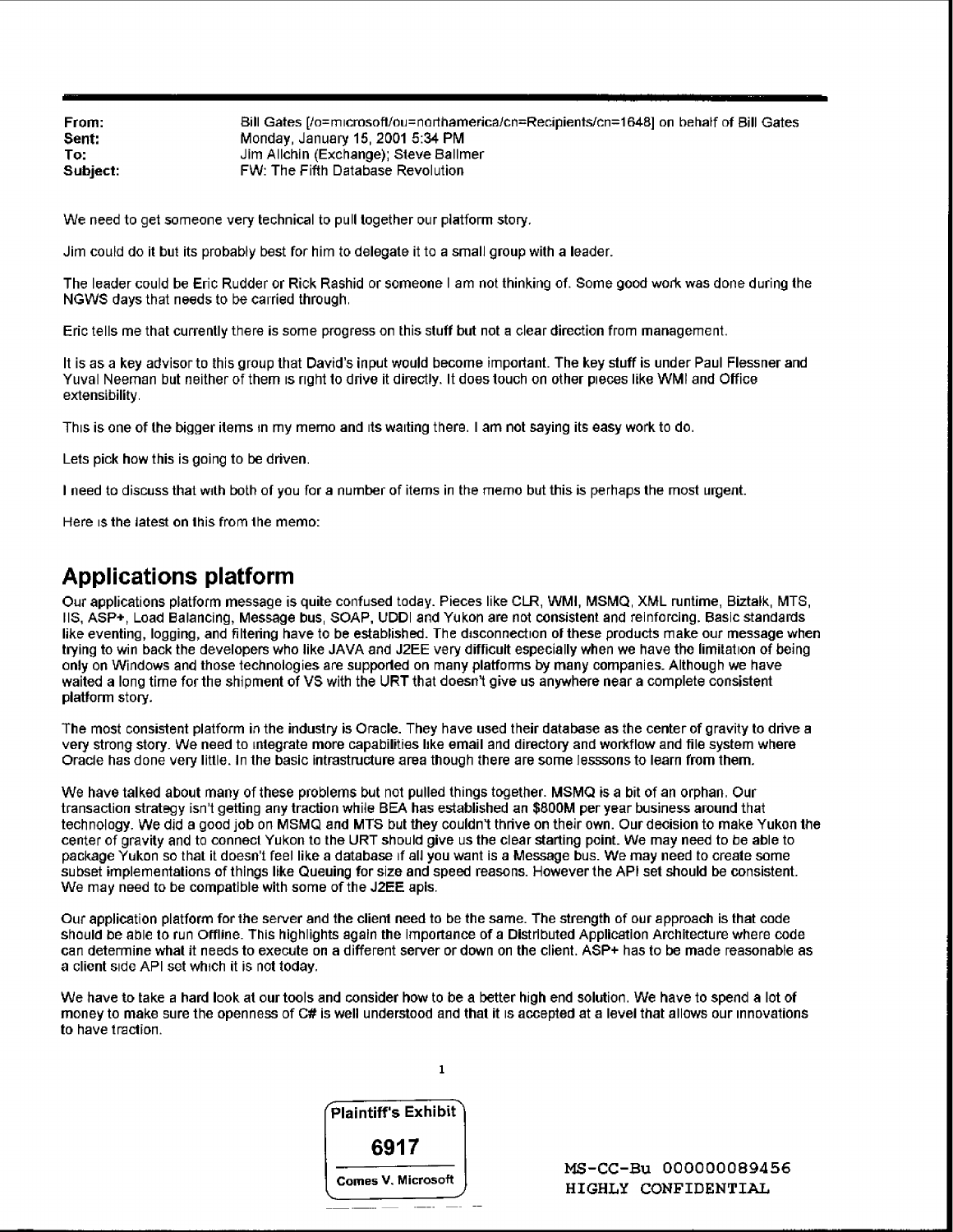I think that between Paul, Yuval and Eric's group with leader from Rick Rashid we should be able to go through another iteration on this (like we did with NGWS) and come up with some clear answers.

The strength of this platform and the innovation around it is the key element in preventing commodization by Linux, our installed base and Network Appliance vendors. We are in the best position to define the distributed application model that allows work to be moved out into the Network. We don't have enough research our product group people pushing this agenda but we have the best opportunity. This is what it takes to seize leadership in caching, load balancing and protocols. I think between Management/Setup and a vision of how our platform is Distributed we give ourselves a chance to lead in all the Level 7 networking pieces. I almost included this as a separate item but executing on these two technical pieces wilt give us what we need except for packaging, marketing and sales force.

There is a major packaging question once we get architectural coherence. To what degree should we package or charge for the rich so called middleware pieces separately from the rest of the platform? Are there advanced forms of some of these pieces that cost extra? Most of the API set we want supported in the base server with understandable advanced services costing extra.

We are discussing with IBM a joint effort to agree on most of the Application server pieces so that companies have a choice of our two implementations. Although this would be an unexpected partnership I see a lot of advanlages for both companies. I think they can help with parts of the architecture. The current view is that we do not share any code between the companies.

We also need to drive Microsoft to use the new platform to prove it out and show it off. Our Services need to use these architectures so that our tools make them easy to extend.

-----Original Message-----**From: David Vaskevitch** Sent: Sunday, January 14, 2001 6.12 PM To: Bill Gates Cc: Jim Allchin; Steve Ballmer Subject: The Fifth Database Revolution

A while ago I promised Bill that I would write down in some detail what has to happen next in database land. It's also come up in conversation with Steve. So, here are two papers. There are also two papers dating back about two years that supply some of the more intricate underlying technical details. The second paper is more technical, more pointed, and better written. The first paper is more motivational, kind of, and, because I switched to the second paper before finishing the first one, the first one runs out of steam near the end.



The Fifth Database The Structure of<br>Revolution.... the Fifth Dat... the Fifth Dat...

Having now sent these I have to admit I also feel pretty weird sending them. Weird and conflicted. On the one hand, I feet pretty deeply that if we don't do what is described in these papers, and some of the others I've been writing, we will either a) not achieve our long term goals (platform adoption, business growth, developer wins, etc), or b) get into relatively serious trouble (never catch up with Oracle, not have the platform the biggest apps are written on, miss key changes). All of that makes me want to write these papers, want to see them acted on. Then there's the "on the other hand" ..

On the other hand i am now totally disconnected from pretty much everything to do with our platform. These papers are hard to write in a wide variety of ways: time consuming, energy draining, etc. And, being so disconnected from the platform, it means that most of what gets written in papers like this is just not going to happen. True of storage. True for distributed app support. True for things in general. So, I'm saying out loud, that I'm trying to figure out whether 1o even keep writing this stuff. Besides the fact that it might well not have much effect, chews up time, etc, it must be annoying for the people actually having to build this stuff, to have people off in other areas writing this kind of stuff down for lhem.  $\mathcal{L}^{\mathcal{L}}$ 

The next one I would have written was going to drill into the whole "distributed" and "application server" mess. But, I'd really appreciate feedback on whether it is good, bad, or indifferent, and why, to be writing in this vein...

**MS-CC-Bu 000000089457 HIGHLY CONFIDENTIAL**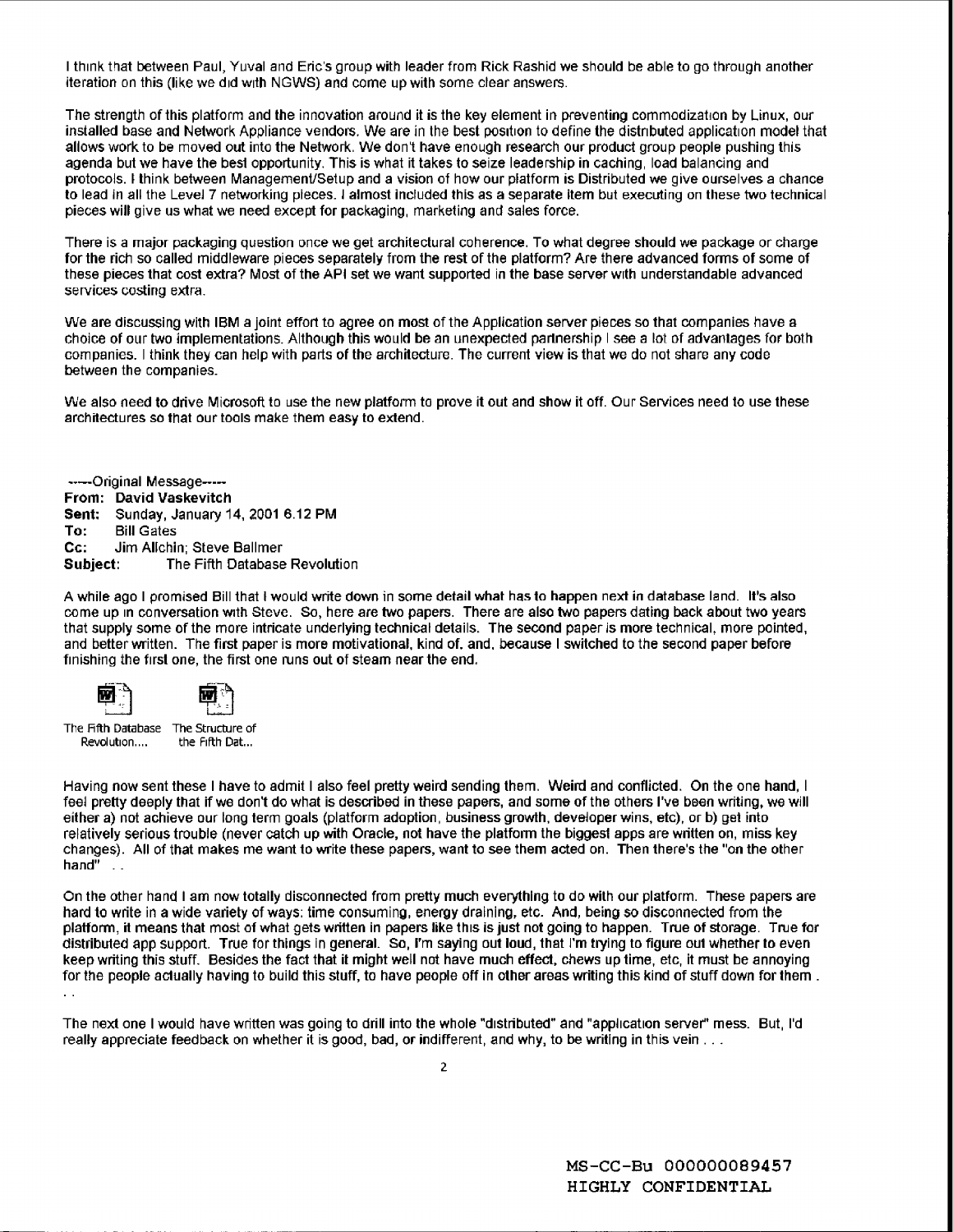MS-CC-Bu 000000089458 HIGHLY CONFIDENTIAL

 $\overline{\mathbf{3}}$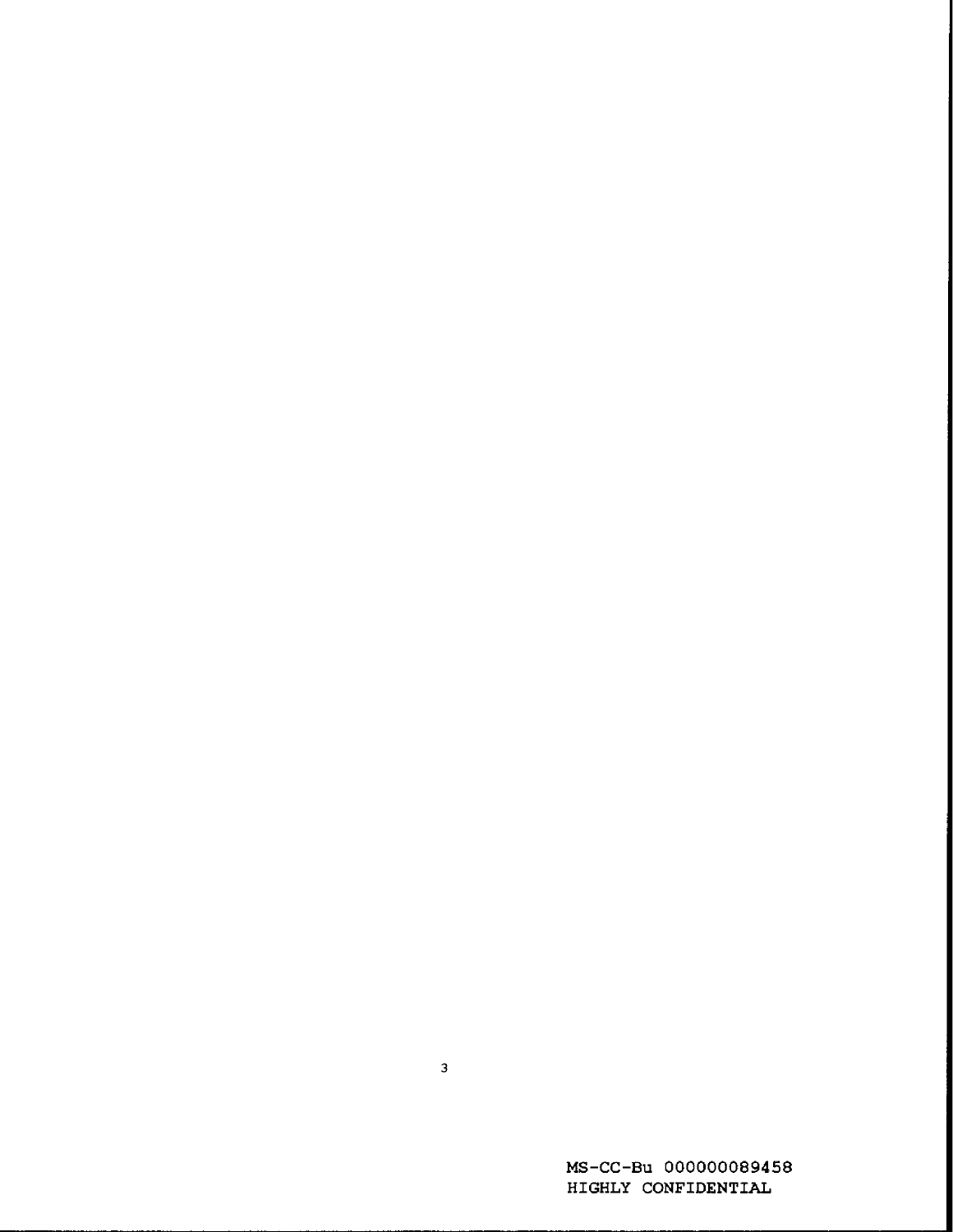# **The Fifth Database Revolution**

# **Changing the Rules of the Game**

80's. Make databases the storage for operating system and the basic application applications of all kinds everywhere. Create the platform will be both a consequence and a driver center for the next generation operating system, of this change The key thing is we have to

of that and more follows for  $\bullet$  Need for Sea Change transforming the database into.<br>creating the fifth database  $\bullet$  Huge Disks Today a database is a creating the fifth database  $\bullet$  Huge Disks  $\bullet$  Today a database is a slightly

fundamental level than we have ever done to make  $-$  whether explicitly or unconsciously  $$ before is whether we want to transform the very notion

new data model, a fimdamentat new algebra, a mainstream new strongly typed system that lies at the base of There is a set of fundamental all our storage? The alternative - which is plan transformations to the computing world around of record- is to keep the relational model, us that both enables and drives such a essentially intact, and glue on side pieces to redefinition of databases; I lay those out. Then handle XML shredding and retrieval, memory there is a new, challenging and complete, model<br>oriented caching, stream oriented files, and a for what the database can and must look like to btmch of other stuff, none of which will lead to a be the center of the new world. That is what we fundamental revolution. The contract of the sign up to build.

required to make it happen. **important** important, as databases were always supposed to

# More, Far More, than a **Core Principles** *and gives stores but organizes and gives*

concept of what it means to be a  $\begin{array}{|l|l|l|} 4. \text{ In Memory Data Base} \end{array}$  framework" that truly that truly that truly that truly that truly that truly that truly that truly that truly that the set of the set of the set of the set  $\begin{array}{c|c}\n\text{diationse to the point where every } \\
\text{application, every user, every }\n\end{array}\n\quad \text{C. Overl A models}\n\quad\n\begin{array}{c}\n\text{distinguishes the new world database}\n\end{array}$ organization will just by default and amorphous stores that we

assume they want and need a database on every have today. machine. The fact that, by the time we do this,<br>To succeed the new world database cannot

Do to Oracle what they did to Cullinet in the the database will have become central to the

application platform, and for the  $r =$  really be fixed on  $-$  have an incredibly computing world in general. All Fundamental Forces clear vision  $-$  of what it is we are

revolution. That means  $\bullet$  PC/Server Symmetry exotic industrial artifact at the central developing a very-clearly focused  $| \cdot |$  Pictures and Sounds of heavy-duty applications. Today plan for Yukon, a plan that is  $\begin{array}{|l|l|} \hline \bullet & \text{Multimeda Web} \\ \hline \end{array}$  databases only store records more ambitious that we are  $\bullet$  Transactional Internet basically - are only seen more ambitious that we are  $\bullet$  Transactional Internet basically - are only seen by currently thinking about, a plan  $\begin{vmatrix} \cdot & \cdot & \cdot & \cdot \\ \cdot & \cdot & \cdot & \cdot \\ \cdot & \cdot & \cdot & \cdot \\ \cdot & \cdot & \cdot & \cdot \end{vmatrix}$  programmers - basically - and are not which aims for more fundamental which aims for more fundamental  $| \cdot |$ <sup>+</sup> Huge Memory and **particularly relevant to either most** 

 $r_{\text{uncovation}}$  and innovation at a more applications or most users. The decision we get Technically, do we aim for a fundamental of a database - or not - into something totally

for what the database can and must look like to

This is the first of two papers: this one The new database finally becomes what describes the motivation of the revolution, the databases were always supposed to be: the place other paper1 described the technical features where essentially all data can be stored More

- 
- 
- 
- 
- 
- 

DB 1 XML to the Core **meaning to all the data in it.** It We are going to transform the very  $\begin{array}{|l|c|c|c|c|c|}\n\hline\n3. XML-Relational Data Model &\text{is this "giving of meaning", this "providing a structured concept of what it means to be a 4. In Memory Data Base &\n\end{array}$ 

do, *the new database not only*

be an accidental creation. For example, just <sup>1</sup> "The Structure of the Fifth Database Revolution" gluing XML and, perhaps a relational file

David Vaskevitch version of: January 13, 2001

**MS-CC-Bu 000000089459 HIGHLY CONFIDENTIAL**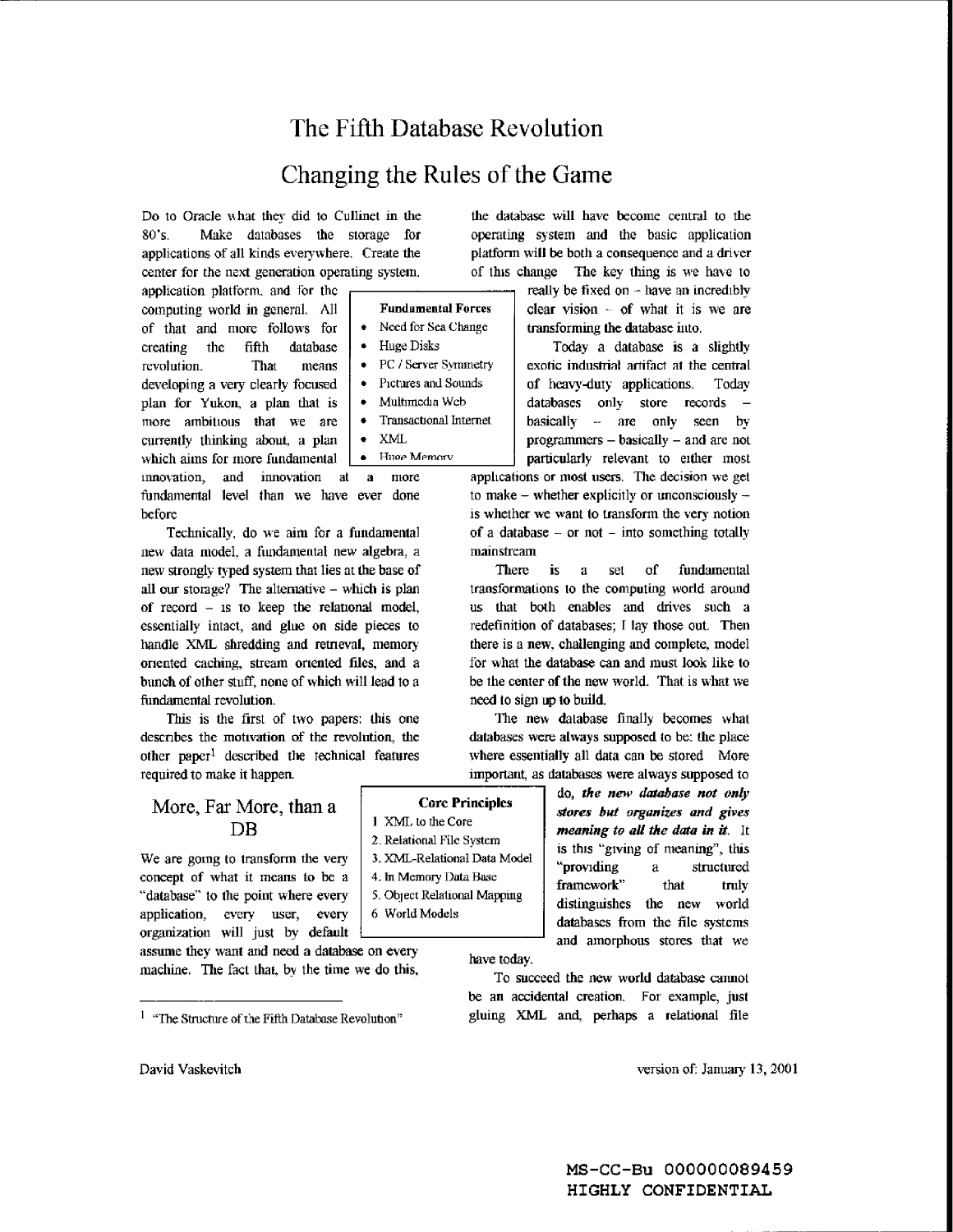system, onto the database, totally begs the as market leader, and the fact that they run on question of what the new world data model our platform and the platforms we don't run on needs to be. And, if we beg the hard questions, offering customers the safe choice. So, all of this all we will build is a more complex engine - says that competing with Oracle on their own databases are already complex enough - that no turf is a losing proposition: that they only way to one will want. And, worse it will not support win is to take the big risk and cause a revolution. new classes of applications, because it won't The world both needs and is ready for a provide a solid architectural foundation for revolution in data storage. If we don't do it,<br>building them on.

database world. Sign up to the big engineering if we don't do it, it is quite likely that, in a project. But most of commit to thinking through, slightly more incremental fashion than we down to the foundations, what that new database would, Oracle will be the one to do it first, and world really looks like, so what we propose is a then we might as well pack our bags and go world really looks like, so what we propose is a then we might as well pack our bags and go new world order. Not a new world mess, or a the meeting is: "why does the world so new world patchwork quilt, but truly a new much need a data storage revolution?". world order

# **Huge Disks The Need for a Sea Change**

revolution? After all it is hard work technically, servers. Being able to carry around 10-20GB's entails a fairly large degree of risk, and may under the arm is routine today. What in the entails a fairly large degree of risk, and may under the arm is routine today. What in the cause us to just look weird. Why not just get world would an individual put into a 20GB hard cause us to just look weird. Why not just get world would an individual put into a 20GB hard<br>back to basics, make our database faster and drive? Not Office, not a life time of memos not faster, add on new features on the same basic a shelf full of books, not budgets or even charts<br>base, and aim for clustering in the release after? of accounts for even a pretty big business not a base, and aim for clustering in the release after? of accounts for even a pretty big business, not a<br>Isn't that safer strategy? variable for these

leading the sea-change, actually causing the sea-<br>change, we will never overtake Oracle. They sounds make even the largest disk seem small start with a technically impressive product that Imagine the web without pictures and they, too, keep improving. The product runs on sounds. Try to picture a web of nages consisting they, too, keep improving. The product runs on sounds. Try to picture a web of pages consisting several platforms, including ours. Many of the of only words and number. Beyond just images several platforms, including ours. Many of the of only words and number. Beyond just images other platforms, as hardware environments, offer and soundtracks, more and more, animation is more scalability than we do, and coupled with starting to be key too. the surrounding operating systems, the other Where is the single place where I can store environments offer more manageability too. The documents, records, transactions, sounds, core Oracle database starts out ahead of ours in pictures, videos, web pages, links, tracking data core Oracle database starts out ahead of ours in pictures, videos, web pages, links, tracking data<br>several areas, including embedded Java, stream - everything? That place doesn't exist the need several areas, including embedded Java, stream  $-$  everything? That place doesn't exist, the need file system, object relational, abstract data types, for it to exist is one driver for the revolution. Be file system, object relational, abstract data types, for it to exist is one driver for the revolution. Be queuing, parallelism, and more. As we add stuff, clear, the need is a nersonal need a workgroun so are they. If we do pick a front, like clustering, need, an MIS need, an ISV need, and a webfarm to focus on, it is hard to believe that they won't need. All users, all operators, all application be able to get there just about as fast as us, developers will need a single, consistent, safe, making any advantage we can target short lived and secure place to store. find undate and work at best. And, all of this is before we start to think with all their data. Yes, this is the old "universal about their overwhelming marketshare, their database" dream, but guess what, the time has customer relationships, their perceived position finally come...

offering customers the safe choice *So, all of this* 

ding them on.<br>So, there is our challenge: redefine the another first mover to catch unite. We presented all another first mover to catch up to. Worst of all, slightly more incremental fashion than we home. The question is: "why does the world so

Start with huge amounts of very cheap Why even bother trying to create a storage, on notebooks and desktops, as well as revolution? After all it is hard work technically, servers. Being able to carry around 10-20GB's drive? Not Office, not a life time of memos, not that safer strategy?<br>Without a basic sea-change, and without us but together don't amount to even 1 GB Without a basic sea-change, and without us put together don't amount to even 1 GB.<br>leading the sea-change, actually causing the sea-<br>Beyond words and numbers, pictures and sounds, make even the largest disk seem small.

and soundtracks, more and more, animation is

clear, the need is a personal need, a workgroup need. All users, all operators, all application and secure place to store, find, update, and work

David Vaskevitch version of: January 13, 2001

**MS-CC-Bu 000000089460 HIGHLY CONFIDENTIAL**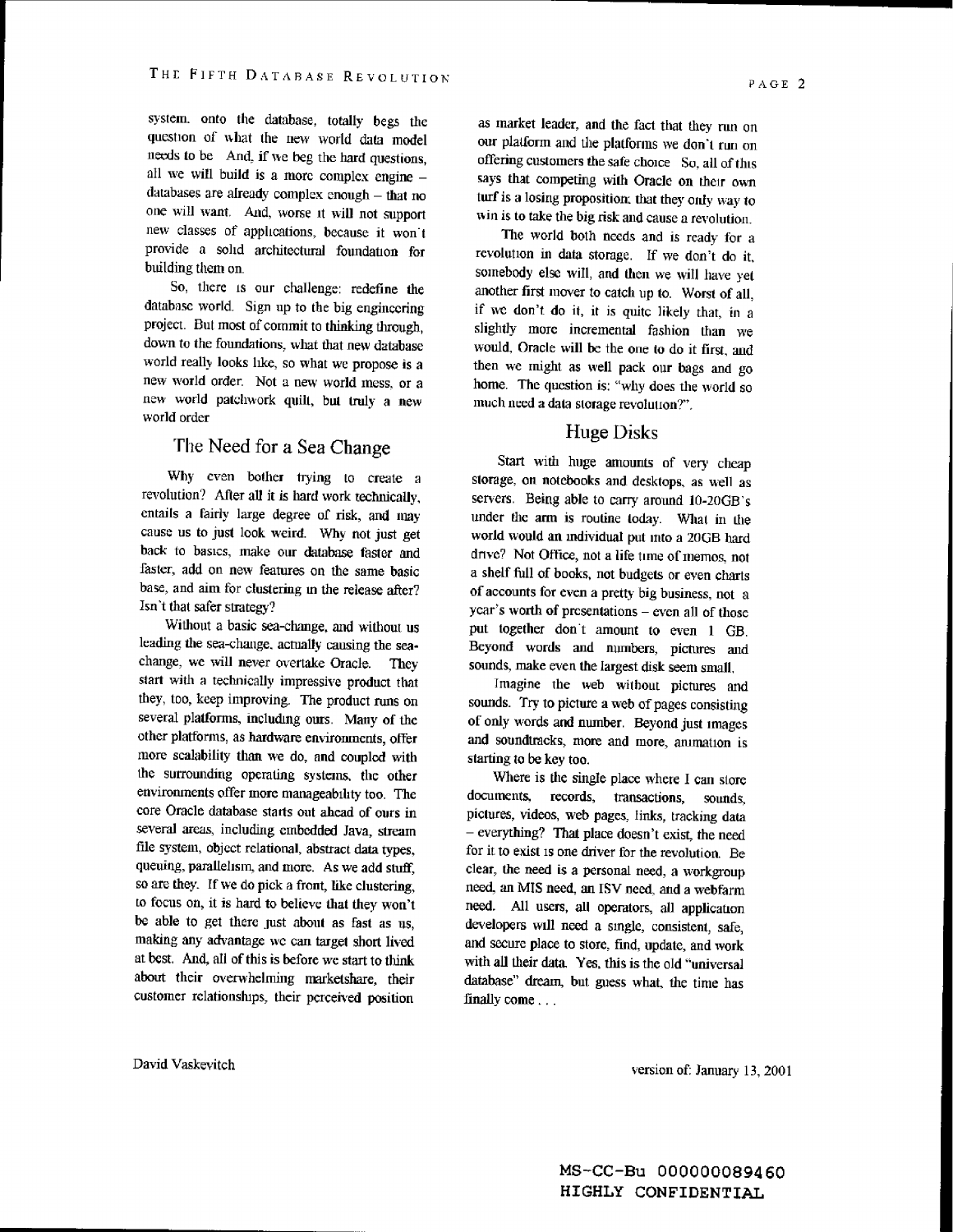### PC / Server Symmetry Suppose the database could store files,

would make sense to have the same DB funtuing more. Suppose the database brought with it on the PC as runs on the server. That day is here It is here from a need perspective, a<br>
features perspective, and, at least as important a<br>
detabless gause with a huit in data used that features perspective, and. at least as important a database *came with a built in data model that*

At one level the need for a serious, industrial *information*. Now you can store photographs strength database on personal computers has without "namuno" them yet you can find them in strength database on personal computers has without "naming" them, yet you can find them in<br>been both completely obvious and completely preposterous If we could ever get there users of a database structure that understands could finally have security, "safety", robust annotations, private webs, and my links versus<br>features, and key issues like replication, backup, we links New decuments tru tenets annuls features, and key issues like replication, backup, your links. Now documents, trip reports, emails, and so on would be vastly simplified. On the strategy are automotically approximately that trips and so on would be vastly simplified. On the are automatically associated with the trips,<br>other hand, three major obstacles have always appearing tasks, and hideologic them other hand, infee major obstacles have always meetings, tasks, and budgeted projects they<br>stood in the way: cost, applicability, and need

Until about two years ago, stuffing a real classified by album, author, performer: you can database into a notebook or desktop PC would database into a notebook or desktop PC would have many playlists, when you hear a song on have been just too much of a burden. Even today, though, with 96M, 128M or 192M, let link it in to this structure. Who wouldn't want a<br>alone even bigger memories, not to mention IGHz processors, and 10GB disks, most users everybody would want on every everybody word of the every interest won't even notice if SOLserver is (pre) installed on their machines So, from an affordability  $\frac{1}{2}$  applicability problem. When we build that perspective, the day has come. What about  $\frac{1}{2}$  deterbore that database will be one that would perspective, the day has come. What about database, that database will be one that would<br>applicability? make a great hirthday present a although the

Imagine giving SQLserver as a birthday present will likely be the computer on which it<br>present, what would any normal person do with arrives already installed. So, we are coming up present; what would any normal person do with arrives already installed So, we are coming up<br>it? A database that only stores business records  $\frac{1}{16}$  A database that only stores business records on an "applicability watershed"; when we cross is of only limited use on most PC's. Now, even  $\frac{1}{16}$  a correlative will wont what we have hailt as a record holder, if we ever built a version of Which brings us to need. Outlook that really had a data model and was<br>built on a local SQL server, every user in the comparisonal that data at a personal local is there built on a local SQL server, every user in the organize all that data at a personal level is there world would immediately have a use for the db. world would immediately have a use for the db. Today. Finding documents was hard. Finding Every CRM vendor - guaranteed, 100% -- would immediately integrate with that version of almost impossible. And, songs are not a lot Outlook, and suddenly tens of millions of sales easier. Think about it this way: the same world<br>and support people would not only use, but in which high-schoolers have notebooles with and support people would not only use, but in which high-schoolers have notebooks with actually mildly stress their client databases.  $20 \text{GB}$  hard disks is that world in which those And, modulo our willingness to get Outlook school kids also have a 20GB sized data<br>there, such a prospect is now eminently practical. there, such a prospect is now eminently practical.<br>So, even without a change to the definition of that we ten years are 2008 was a big expression So, even without a change to the definition of that just ten years ago 20GB was a big corporate databases, cheap, huge hardware, has brought the detabases. Now it's a kid circal databases. Then is databases, cheap, huge hardware, has brought the database. Now it's a kid sized database. That's data base database. That's  $\alpha$  and  $\alpha$  of the client do without our reach and with a real need, multiplied by the many data types, customers expectations. And that is even with  $\alpha$  real need, multiplied by the flow of information across the customers expectations. And that is even with multiplied by the flow of information across the today's still limited applicability. Now suppose  $\frac{1}{2}$ today's suil limited applicability. Now suppose Internet and into people's homes, dorms and that changed.

applications, songs, photographs, contacts, For years we have talked about "the day" when it employed by the pages, links, and would make sense to have the same DB running when  $\frac{1}{2}$  when  $\frac{1}{2}$  when  $\frac{1}{2}$  when  $\frac{1}{2}$  when  $\frac{1}{2}$  when  $\frac{1}{2}$  when robust back, transactional integrity, and ware perspective.<br>At one level the need for a serious, industrial **organized** all those different kinds of a way nobody can today. Now links are all part a in the way: cost, applicability, and need should be connected to. Songs are automatically<br>Until about two years ago, stuffing a real shocked by elbum, owher performer, you can the radio, your system knows how to find it and store that can do all that? That is a store that desktop, and pocket PC. That is a solution to the icability?<br>Imagine giving SQLserver as a birthday make a great birthday present - although the<br>magine giving SQLserver as a birthday it, everybody will want what we have built,

> emails is harder. But finding photographs is 20GB hard disks, is that world in which those offices. The hardware is there, the applicability is easy to see, and, most of all, the need is here.

David Vaskevitch version of: January- 13, 2001

**MS-CC-Bu 000000089461 HIGHLY CONFIDENTIAL**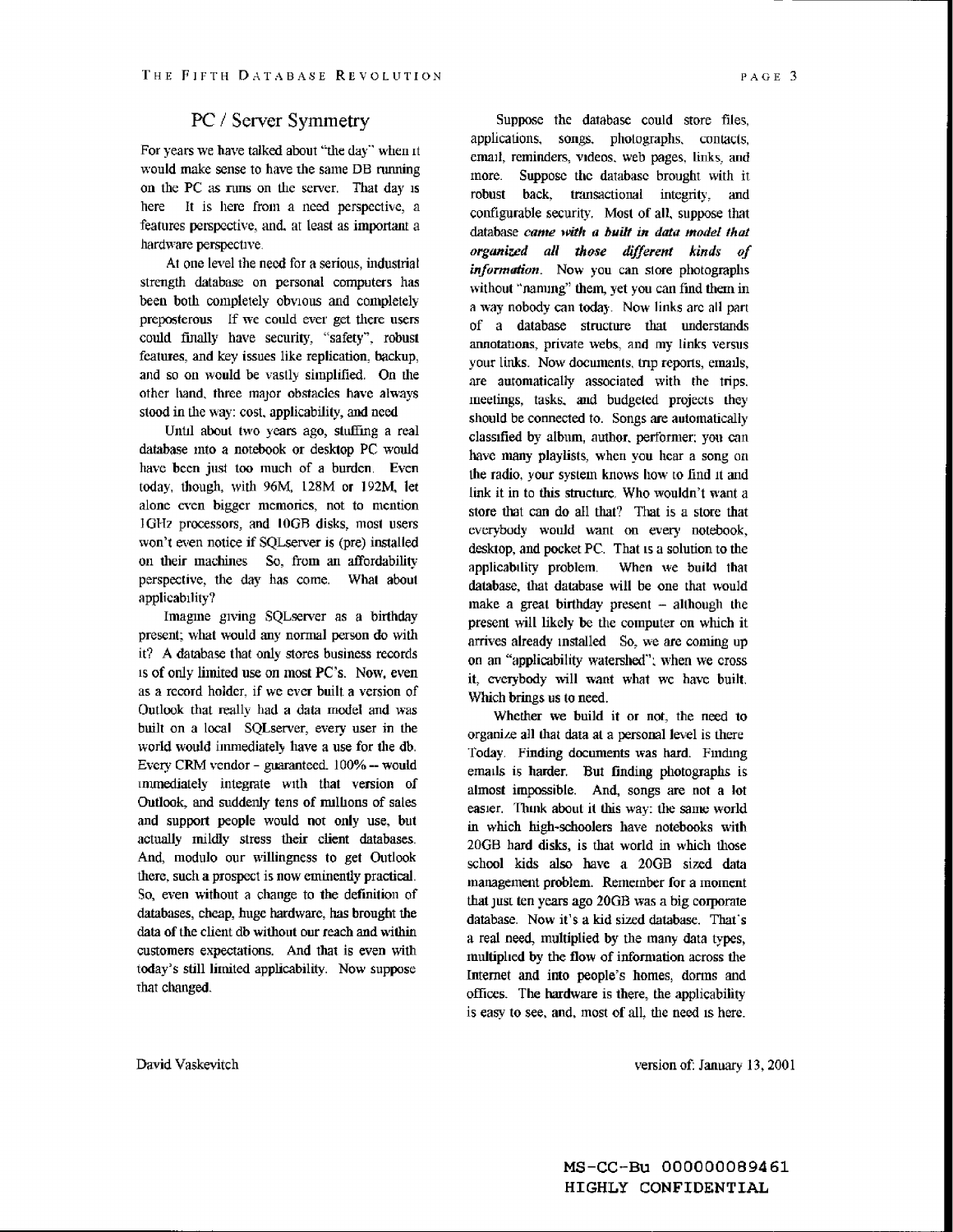Somebody will fill that need, and whoever does to heart, will drive a design that will last for a 11 first, will be the winner in the next database long time. Why a long time? Because if we get revolution the orgamzattonal needs, as we always have, and

db's are important. The point really is about really is pretty much the whole word. Aud, symmetry. The point is as much a server point that's the central point: finally databases are as it is a client point And, in the end, it is truly a going to be relevant to the whole world. db revolution point and sounds are provided by Pictures and Sounds

#### **Why Clients Matter So Much**

driven as much by the desktop as by the server and retrieving streams, including very large It sull has to be driven by the server, and many streams, quickly and reliably New quality of scalability, manageability, and distribution service considerations arise - delivering a sound requirements will be server unique. However, or video stream in a stuttering fashion is almost for the first time, database design will be equally as bad as not delivering it at all. But just doing a -- however you define "equally" - driven by great job with blobs is not enough After all requirements thai emerge from the client and records could be stored as blobs, but then user side of the equation. This is why the point nobody would think we had done a good job. ~s not "ubiquituous clients", so much as "PC / Compression and storage formats need Io be Server Symmetry". Why? part of our database work. For example fractal

such big disks, and so much memory, they are lossless fashion while providing very interesting capable of running industrial strength software. Interpolation characteristics when the pictures Second, as users amass large collections of are scaled up for printing. If scalable fonts information, they will develop their own set of which once was a big deal for the Microsoft demanding requirements. Third - and most Corporation - was a big deal, then scalable ~mportant of all - the very data types that are pictures is ten times as big a deal. Compression driving the next revolution  $-$  sounds, pictures, is a hot topic for sounds too. MP3 for example  $XML$  records  $-$  are equally at home on the client does a pretty good job on the size front, but at a and on the server. And that will drive us to need real cost in sound quality. Even native CD and build symmetrical databases. Formats are, in some ways, not as good as old

originated m, stayed in, and were the property of are not up to what the human ear can hear. large organizations. That leads to server centric **Indexing and organization** are just as databases. Now that we are tapping into all the challenging as compression. For example, an more personal data too, into data that doesn't Israeli company has developed software that, ordy originate m large orgs, our focus expands to with modest training, can recognizes a few faces; the whole world, and the design of our db that means your computer can pick out pictures changes along the way This change is so according to which of your children, friends or counter-intuitive that it is hard to even know how wives (!) are in them. Beyond indexing, the to think about it. structure of collections - collections of songs,

mind all the time, and 2) think about user meaning when the storage system is delivering datatypes and operations all the time. This continuous sounds and videos; having datatypes and operations all the time. This continuous sounds and videos; having affects every aspect of the database, and, if taken "Cliffhangef' pause is just not an option

The point of this section is not just that PC now get the individual and end user needs, that

What does it mean to really do a good job with For the first time, database design has to be pictures and sounds? Of course it means storing

First, now that clients are so powerful, have technology allows pictures to be stored in a In the past all the data, all the records LP's, because the sampling rates and algorithms

Factoring the Client In pictures, classical pieces, art pieces - ought to be an intrinsic part of the database itself.

There are two keys here: 1) keep the client in Quality of service takes on a whole new

David Vaskevitch version of: January t3, 2001

**MS-CC-Bu 000000089462 HIGHLY CONFIDENTIAL**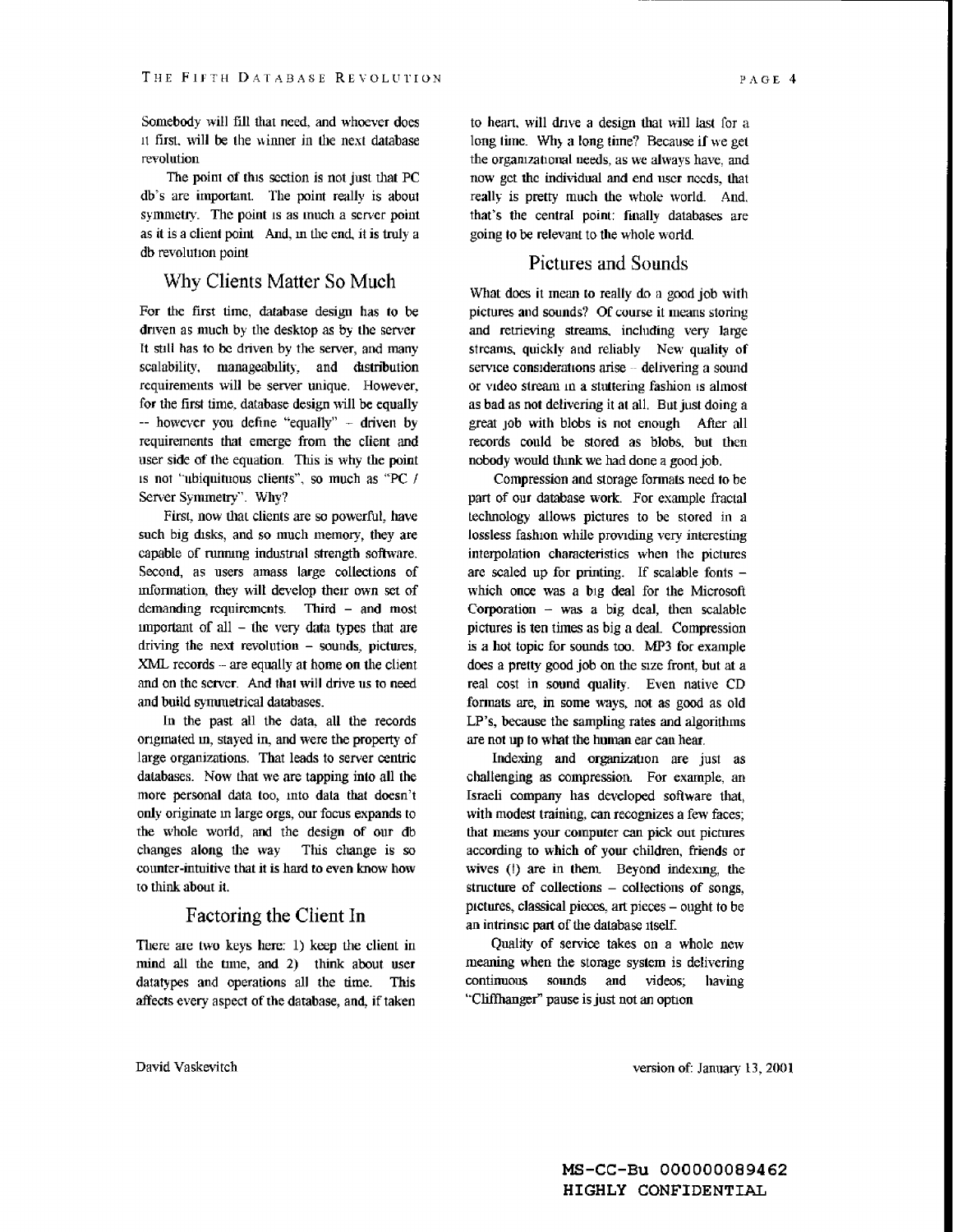Supporting pictures and sounds is critically Are we doing it? mportant for individuals, families, and organizations, but it takes on a whole new dimension in the context of the Web. Then the question becomes: do we warn Yukon to be the backing store only for non-Web applications, or for Web applications, too.

### **The Multimedia Web**

The Web of the future is defined by three characteristics: 1) intrinsically multi-media, 2) very htgh concurrency with high peak user loads, and 3) intrinsically transactional The point about the multtmedia web is that it is not just about streams If the database is to be useful it has to deal with the multimedia data in its native format, decomposed into its element, so that web servers can project personalized pages to users.

This all places a huge new demand on the new type system' at some point sites will be dealing with millions of objects, creating animated pages on the fly, and the question is will we be there to support them.

#### The Transactional Web

If yon take away updates, then building a readonly system simplifies the job a lot. Many of the features called for here might still be required, but they might not be required in the context of a database It is because we want to support sites that create rich content on the fly and support serious transaction loads that we need a database at the core

#### **Putting It All Together**

The Revolution - which is what we need to cause - comes from putting this all together. This paper outlines a series of changes in the computing environment which will create a huge requirement for a new sophisticated dam store of some kind I suppose it could evolve from some other direction than a database, but thai means we are missing our main opportunity.

The opportunity is to recognize first how big the sea change is. Second to recognize how much it is in our intorest to change the rules of the game anyway. And, then to do it.

David Vaskevitch version of. January 13, 2001

MS-CC-Bu 000000089463 HIGHLY CONFIDENTIAL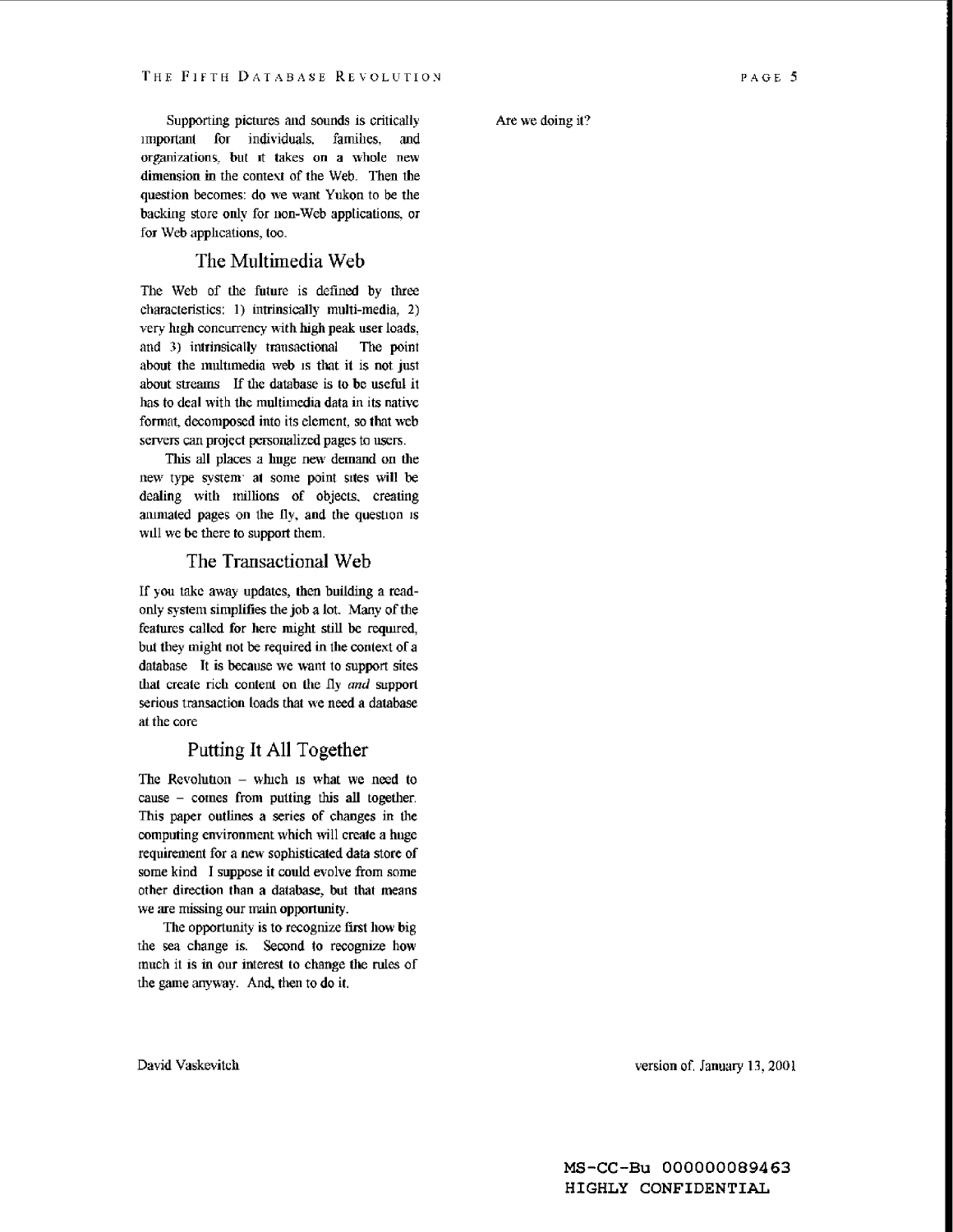# **The Structure of the Fifth Data Revolution**

## **A Solid Foundation to Build On**

The fifth data revolution, in reality, advances a type system that can deal with complex records radically new data model, algebra, and directly. In the chicken-egg sweepstakes, it is theoretical foundation on which databases of the the complex records that come first as a

is based on six fimdamental Core Principles XML has undone 20 years substructures, described in the box at right. The key is to not stop with the  $\begin{array}{|c|c|c|c|c|}\n\hline\n3& XML-Relational Data Model & scale & scale\n\end{array}$  $3 \times 10^{-10}$  S  $\frac{1}{3}$  XIVIL-Relational Data Model  $\frac{1}{3}$  80's we have been trained, that the XML-Relational Data Model  $\begin{array}{c} 4. \text{ In which of Data Base} \\ 4. \text{ In which of Data Base} \end{array}$  indoctrinated, even and the "world models" are really the  $\begin{bmatrix} 5 \end{bmatrix}$  Object Relational Mapping  $\begin{bmatrix} 1 \end{bmatrix}$  brainwashed to believe that bottom most elements on which  $\begin{bmatrix} 0. \text{World Models} \\ \text{de} \end{bmatrix}$  databases - both the business everything else is built. On that note, I everything else is built. On that note,  $I$ 

jump immediately to describing the foundation engine - should revolve around fully normalized elements. The contraction of the contraction of the contraction of the contraction of the contraction of the contraction of the contraction of the contraction of the contraction of the contraction of the contraction of the

and records, essentially blurring that distinction banished forever. A<br>away to the noint where we have to consider hunger at two levels away to the point where we have to consider<br>documents and records as one smooth The database cognoscenti – most ISV's and documents and records as one smooth The database cognoscenti - most ISV's and<br>continuum It is this aspect of XMI, that most MIS shops - have learned to work around the continuum. It is this aspect of XML that most<br>forces us to re-examine the underlying data limitations of rows and tables. To be fair, fully model of the database, because, this aspect structured data within the same framework that concurrency and superb update consistency<br>previously only recognized data with completely behavior. On the other hand, when SAP, for previously only recognized data with completely fixed and repetitive structure, example, finally gave in and fully normalized

a way that is not tied to VB, C, Java, SQL, or any other language. inner circle, which is huge in size, will also be

more the new economy's - commercial content freedom to express complex data structures will be sent around in XML form, it has already directly, as they were able to in the Codasyl<br>become necessary for any serious database to be days It is XML that they will have to thank for become necessary for any serious database to be days It is XML that they will have to thank for able to work with XML records in a high regaining their design freedom. The fact is, able to work with XML records in a high regaining their design freedom. The fact is,<br>nerformance fashion. However the implications though, that the win for all those who aren't in performance fashion. However, the implications though, that the win for all the of XML run much deeper and the real win is to the inner circle is even larger. of XML run much deeper, and the real win is to the inner circle is even larger.<br>proceed from simple shredding and construction Far too many people believe that relational proceed from simple shredding and construction Far too many people believe that relational<br>of XML documents to having an underlying databases actually cannot even handle of XML documents, to having an underlying

future are built. This new foundation **fundamental need.** fundamental need.

purchase orders cannot all be represented m one XML to the Core place, hierarchies are handled in a round about XML erases the distinction between documents way, and any real complexity in data structure is<br>and records essentially blurring that distinction banished forever. All of this has created a real

forces us to re-examine the underlying data limitations of rows and tables. To be fair, fully model of the database because this aspect normalized representations have a lot of means dealing with amorphous and loosely advantages including very high degrees of XML also has two other key characteristics: their database, it grew by a factor of three and 1) hierarchically oriented, and 2) language slowed down by a factor of seven. Unfortunately independent. The second characteristic is easy to the alternative was storing the data in the underestimate – in many ways, it is XML that, database in a form opaque to the underlying<br>for the first time allows countex data structures engine (eg not rows and tables) and therefore for the first time, allows complex data structures engine (eg not rows and tables) and therefore<br>to be described transmitted and worked with in giving up on queries, reports, and all the other to be described, transmitted, and worked with in giving up on queries, reports, and all the other<br>a way that is not fied to VB. C. Java. SOL, or advantages of the modern database. So, the Because so much of the Internet's  $-$  even hugely relieved when they finally regain the

David Vaskevitch version of: January 13, 2001

**MS-CC-Bu 000000089464 HIGHLY CONFIDENTIAL**

| <b>Core Principles</b>       |
|------------------------------|
| 1. XML to the Core           |
| 2. Relational File System    |
| 3 - XML-Relational Data Mode |
| 4. In Memory Data Base       |
| 5 Object Relational Mapping  |
| 6. World Models              |
|                              |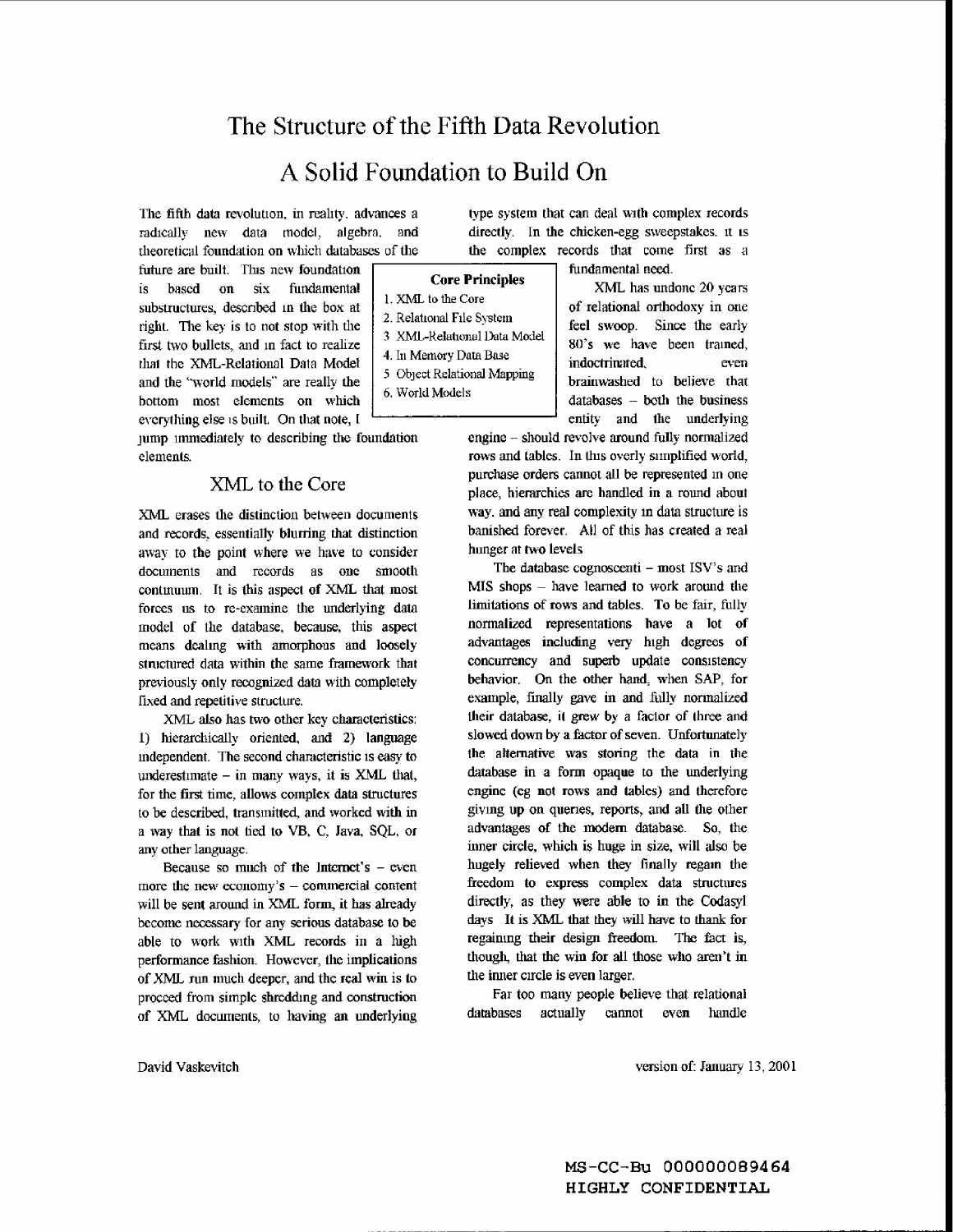hierarchies and other complex structures at all. Relational File System That is this is patently - and ridiculously - false <sup>1</sup>s most demonstrated that literally even serious The RFS starts with incredible BLOB support, commercial application built around a database, which allows arbitrary, documents, pictures, revolves around hierarchies, and many of them: streams, to be stored in the database. BLOB reporting relationships, charts of accounts, bills support is mostly about plumbing - backup, of materials, and on and on. Yel, after twenty wansacfions, Quality of Service guarantees (to years of arguing, and not really winning the avoid jerky music or videos). Just BLOB's is arguments, surely the better part of valor, is to  $\frac{1}{100}$  not enough though. simply add complex data structures, including Win32FS compatibility is the second major

databases that natively consume, emit and work there 1) leap back out to the file system itself, with XML. This means query processors that and 2) implement the compatibility in the can find XML documents, transaction engines database itself. I favor the second because once can find XML documents, transaction engines that allow sequences of changes to be completed the work is done, most other integration related as a whole or not at all, sophisticated backup, aspects will work so transparently. It is a lot of everything a database is about. Most of all work though, in terms of both programming and though, it means not just tacking XML on, but testing. having it permeate to the very center of the In the process of implementing document / database That permeating has three basic stream support, we really need to think through implications binary representation document the kinds of streams people will be saving and Implications binary representation, document storage, and a rich new type system. What indexing, compression, backup, and

be, represented in text form. However, the ideal that, as a consequence of moving to XML we interpolation for scaling up of prints is both an should start stormg all records, natively, in text opportunity and a requirement. For sounds, the form, is ridiculous. XML is a self-description whole area of compression and fidehty is wide format, and it can work equally well in a text- open for innovation. Indexing, too raises some only world, and in a binary-only world. If we interesting challenges, some examples are are to be serious about XML we need to described in the companion paper. The point is, are to be serious about XML we need to automate, in a transparent fashion, all the are we even serious about supporting pictures, mappings from text to binary and back This of sounds, videos, and other documents, in a way mappings from text to binary and back This of course points back to the type system. that will really take us a whole step - or two -

XML is about not just complex documents, past the file system.<br>
highly variable, even amorphous documents and it is the handling of *directories* that really but highly variable, even amorphous documents. Being XML to the core means a database which makes it the "relational file system". At the smoothly handles the full continuum from simplest level, it is absolutely, totally key that all smoothly handles the full continuum from documents with no repeating structure, to directories be nothing more nor less than database collections in which the structure is database tables. It is here though that life really database collections in which the structure is both fully known and completely repetitive gets interesting. The simple way to handle This means both having an XML cache, but even directories is to represent them in the database, more important, extending the database to handle the catalog, and stop there. Even at this level collections of documents as well as collections this mplies an ability to query against of records - this is the "relational file system". combinations of document meta-data and

hierarchies, back into databases. The requirement and one worth laboring long and So, XML to the core, means building hard over. There are two basic ways to get

Of course XML can, and has to be able to retrieval capabilities are required. For pictures, represented in text form. However, the idea ideally lossless compression, with fractal based

commercial data. However, given that we will not ship for at least a year or two, stopping with mere tables will be a sin. Our metadata model

David Vaskovitch version of: January 13, 2001

**MS-CC-Bu 000000089465 HIGHLY CONFIDENTIAL**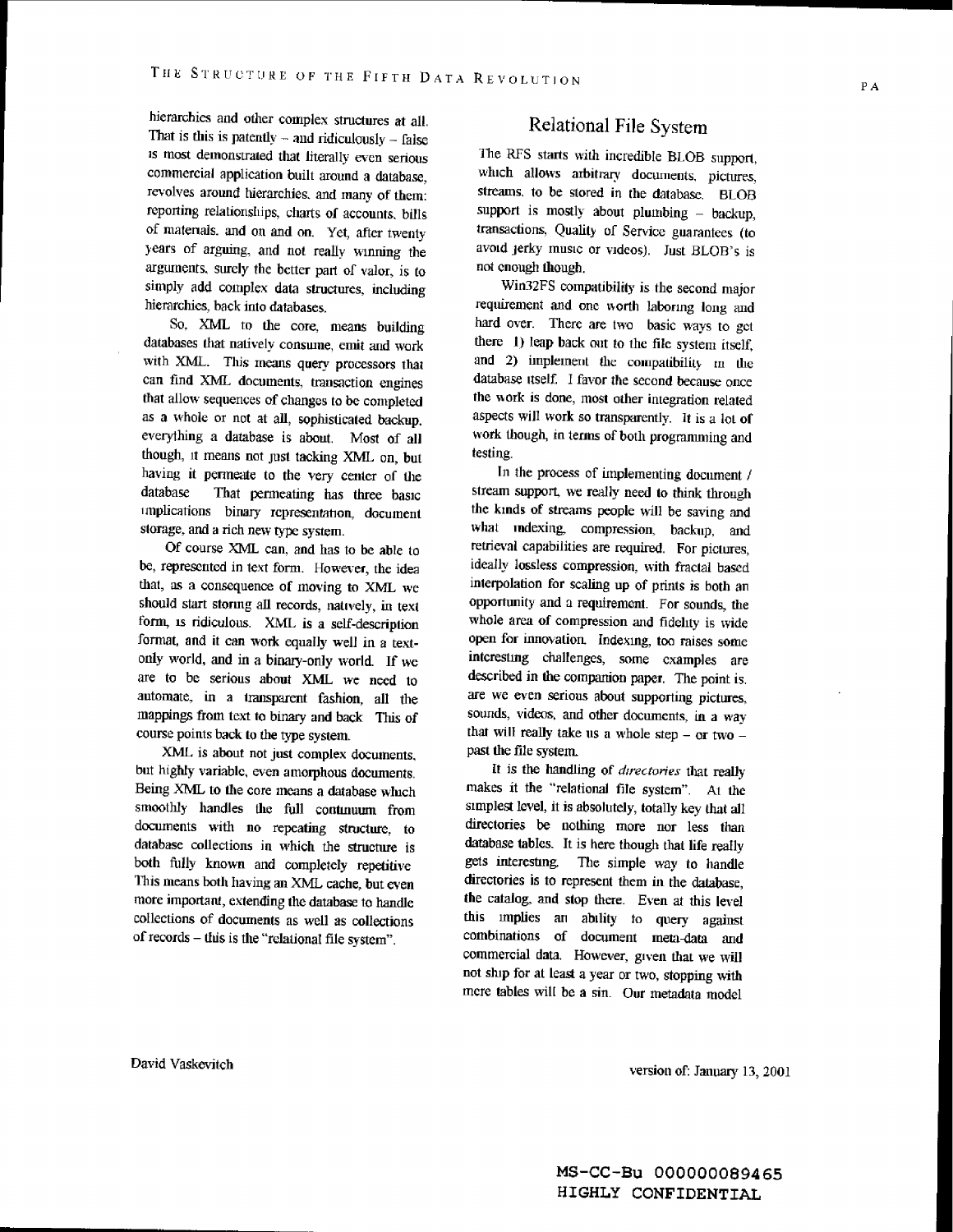needs to reflect the web world our users now hve set of objects or in a memory m.<br>
The DES must model links are first alone and the set of data structures.<br>
C. XML Pointers extend XML

The RFS must model links – as first class c. XML Pointers extend  $\lambda$ ML Pointers extend  $\lambda$ ML and queryable objects -- annotations, again and graphs and graphs. really through from a data model perspective, d. Links are also represented in private webs. and more. It is this thinking  $\frac{d}{dx}$  the meta data / table through of the larger world that the relational file  $\frac{d}{dx}$  environment of the through of the larger world that the relational file  $\frac{1}{2}$  environment of the system lives in that will really set it apart. Are surrounding database This system lives in that will really set it apart. Are s, respectively surrounding database This s, surrounding database This s, rrow we do not we have two we doing this? we doing this?

### **XML-Relafional Data Model**

data model revolution, this is it Just as IMS was tables. They allow hierarchies and defined by hierarchies, Cullinet by graphs, other recursively embedded structures<br>Oracle by rows and tables. ODI by object graphs to be represented directly in the Oracle by rows and tables, ODI by object graphs to be represented directly in the original control of the database. In theory it is possible to - if we cause a new revolution we will be<br>associated with a rich new data model that for<br>the first time, keeps the simplicity and power of<br>are essential but XML makes that tables, while reaching out accommodate the whole issue go away; it certainly complex data structures the world is so hungry complex data structures the world is so hungry for.

anderlying relational algebra, extends at to a new the center of rich data type support in algebra, which is provably complete enough to database. It turns out though that most handle arbitrary data structures and graphs:

- possible, given only its GUID. Are we Implementing the XML-Relational type doing this?
- complete theory, we are committed to, flexibility and thought leadership.<br>and implementing around, of "marks, Implementing the type system
	-
	- of database records to we doing it? Soon? Seriously. Completely? accurately represent the same graph as represented across a

- 
- representataons.
- 3 Entity Valued Attributes are also If there is one core, defining feature of the fifth often called hierarchically embedded are essential, but XML makes that whole issue go away; it certainly
	- Adding just five new features to the 4. **Abstract Data Types** (optional). Years are allowed that ADT's were developers only need a small number of atomic level extra data types, places are 1. **GUID's** allow all records and at the head of any list. So, while for documents to have a unique id. At one completeness at some point we will documents to have a unique id. At one completeness, at some point we will level we have already implemented this  $\frac{1}{2}$  want to implement ADT's if we defer it level we have already implemented this want to implement ADT's, if we defer it<br>in Sphinx; the trick is to finish adding the same or two releases that should not by one or two releases, that should not all the new kinds of indexes that allow a be an issue given the richness record to be found as quickly as introduced the rest of the type system.

system fully is a big job. It is, however the 2. **Pointers** start with GUID value fields, foundation for representing rich data structures, but for efficiency require swizzling, link once and for all, and by being the first to focus but for efficiency require swizzling, link once and for all, and by being the first to focus fixup, and other optimizations to be on really extending the type system we get a fixup, and other optimizations to be on really extending the type system we get a implemented. What we really need is a variety of advantages including performance. variety of advantages including performance,

and implementing around, of "marks, Implementing the type system means a new identifiers, bookmarks, and paths" storage manager, a new query syntax (or more Pointers, and pointer based structures live in four worlds: the state of the title informal improvements to the live in four worlds: a. Database based pointers which query processor (transitive closure to begin point only within the confines with); it touches a great deal of the core of the of a structured set of records. database. It really is doing to Oracle what they Mapped Structures allow a set (and IBM) did to Cullinet in the early 80's Are b Mapped Structures allow a set (and IBM) did to Cullinet in the early  $80^\circ s$  Are of database records to readering to  $\frac{1}{2}$  Second Seconds Completely?

David Vaskevitch version of: January 13, **2001**

**MS-CC-Bu 000000089466 HIGHLY CONFIDENTIAL**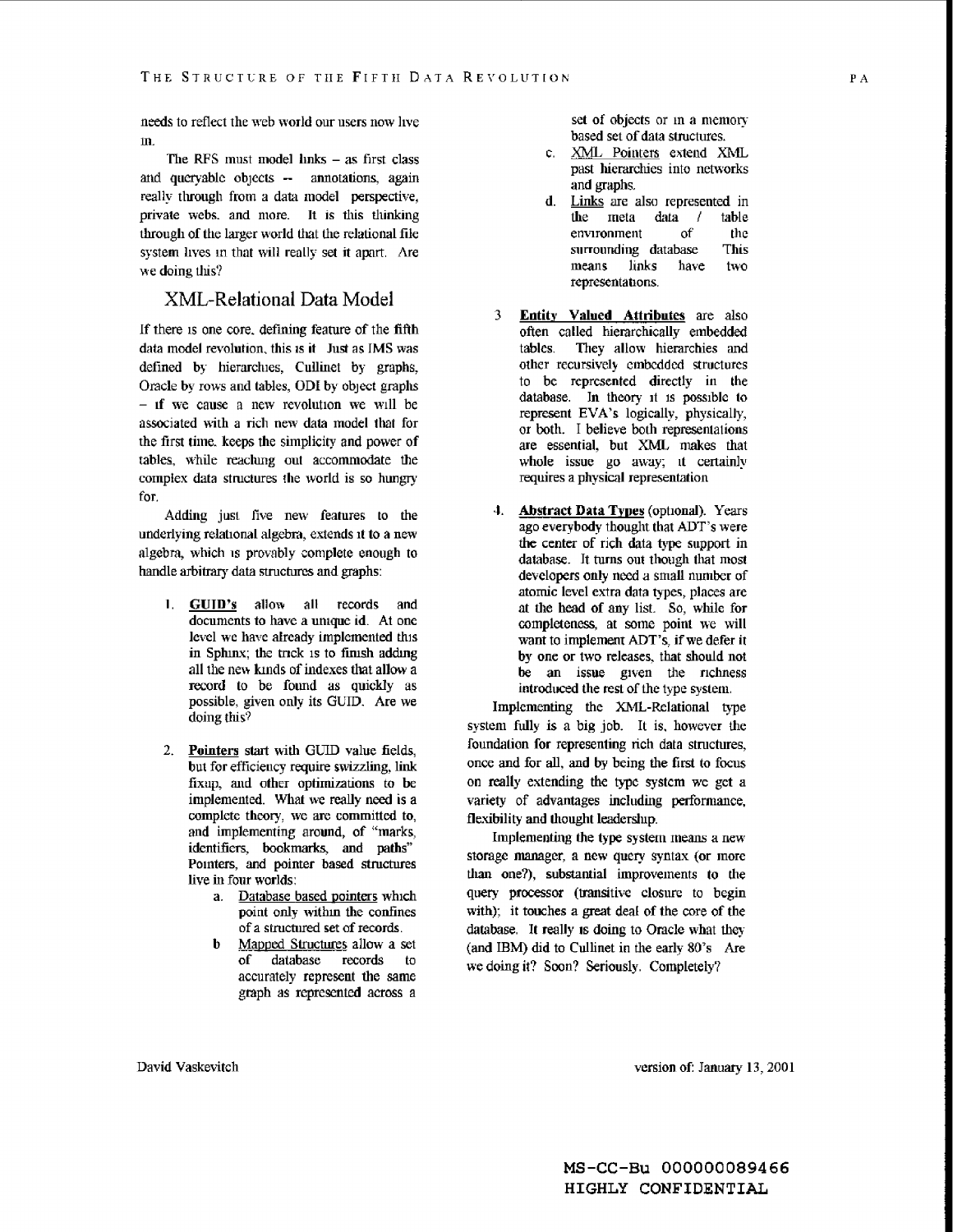#### In Memory Database

Are we serious about XML, the XML-relational model, and the new type system? If so, then we better be damn serious about imdb. Rich data structures, all pointing to each other, call out for in memory representation. And, as memory gets essentially free, as machines have unbelievable amounts of memory it will become essentially just incompetent to not implement imdb behavior and features. All of a sudden most of the database can be in memory most of the time Why not be able to access all the memoryresident data directly, without intervening api's, at least for reads? A write barrier is required for updates to ensure security and transactional semantics, but that too can be made transparent

Once upon a time, before memory and processors became quite what they are today, the way to do an imdb was as a separate engine; a lot of work and a lot of complexity achieving synchronization. However, suppose we start with the assumption that there is a SQL server in every node of a network<sup>1</sup> – every server, every notebook, every desktop.

Each SQL server has a cache, a buffer manager - generalize it in three ways. First have the cache support 65 bit addressing and very large caches; this is a requirement for performance anyway. Second provide a mechanism so that "external" applications can access the data in the cache directly, natively, with no api's. In an ideal world this would all happen with and through the CLR / URT, but we should not link the two things because we can't wait too long to get this done. Finally think variety through  $\mathbf{a}$ of synchronization mechanisms. based around souped  $\mathbf{u}\mathbf{p}$ replication, for keeping many caches in synch.

The first benefit of this strategy is that, by definition, both applications and the QP operate against the one and same imdb. Second. integrity of local updates is automatically guaranteed because the local SQLserver (there always is one, remember) has a transaction log, backing store, etc. Finally, piggybacking on

replication, even is significant new modes are required, represents a huge synergy.

IMDB, as we look out two years, is more than an optional feature. It is a key performance optimization, which we can't afford not to have. But, most of all, it is the engine feature that makes the rich data type system really fully useable

#### **Object Relational Mapping**

For all of our talk about disconnected datasets certainly a valuable feature – talk to GPSI or to our own Pace developers, brings out a single and immediate truth: they work with the database pretty directly, and one way or another, use it through their own data structures. As the finishing touch to the XML-relational type revolution, we need to implement rich object relational mapping between CLS / URT objects and structures and the underlying "extended tabular" representation that will appear in the database.

Even in the world of the XNL-relational model, databases will still consist largely of collections of records with repeating structure In our new world the repeating structures can be far more complex; for example entire orders can be represented in a single record Normalization will still be common, but now it will be a design decision rather than a limitation imposed by the underlying engine. However, even in that new world, there will be two fundamental representations of data, both of which will generally exist in the same application and often the same computer: collections of records, and graphs of objects. The point of the mapping system is to allow both representations to exist without the programmer having to write all the mapping code.

The mapping system is the first and most obvious place where the CLS /URT can really come together in a big way that supports all our languages. Are we doing this?

### World Models

For all of its vaunted ability to organize data, a database doesn't really do diddley-squat to organize data for us. It's all left to the

 $1$  At least for me, original credit for this idea goes to Dave Lomet